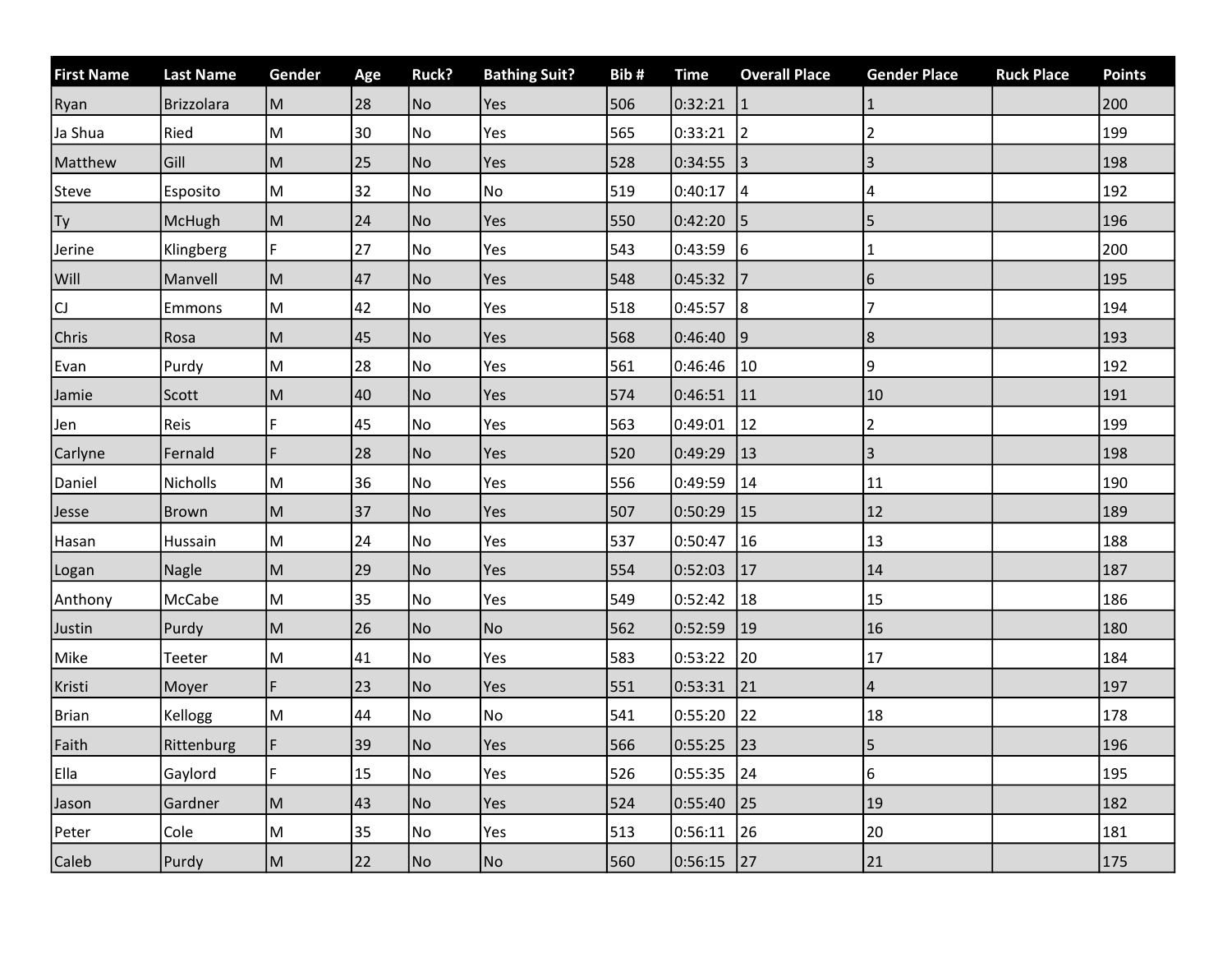| <b>First Name</b> | <b>Last Name</b> | Gender | Age | Ruck? | <b>Bathing Suit?</b> | Bib# | <b>Time</b>  | <b>Overall Place</b>              | <b>Gender Place</b> | <b>Ruck Place</b> | <b>Points</b> |
|-------------------|------------------|--------|-----|-------|----------------------|------|--------------|-----------------------------------|---------------------|-------------------|---------------|
| William           | Crandall         | M      | 61  | No    | Yes                  | 515  | 0:56:17      | 28                                | 22                  |                   | 179           |
| Casey             | Yelverton        | F.     | 27  | No    | Yes                  | 588  | 0:56:25      | 29                                | $\overline{7}$      |                   | 194           |
| Shannon           | Oakes            | F      | 44  | No    | No                   | 557  | 0:57:16      | 30                                | 8                   |                   | 188           |
| Keith             | Koske            | M      | 43  | No    | Yes                  | 546  | 0:57:19      | 31                                | 23                  |                   | 178           |
| Celena            | Sunderlin        | F      | 35  | No    | Yes                  | 582  | 0:57:40      | 32                                | 9                   |                   | 192           |
| Charles           | Gaylord          | M      | 50  | No    | Yes                  | 525  | 0:58:14      | $\begin{array}{c} 33 \end{array}$ | 24                  |                   | 177           |
| Kate              | Rushak           | F      | 35  | No    | Yes                  | 571  | 0:59:19      | 34                                | 10                  |                   | 191           |
| Rob               | Stokstad         | M      | 44  | No    | Yes                  | 581  | 0:59:55      | 35                                | 25                  |                   | 176           |
| Collin            | Ferraro          | M      | 27  | No    | Yes                  | 522  | 1:00:46      | 36                                | 26                  |                   | 175           |
| Kelly             | Glynn            | F.     | 30  | No    | Yes                  | 531  | 1:01:04      | 37                                | 11                  |                   | 190           |
| Percy             | <b>Blank</b>     | M      | 37  | No    | Yes                  | 503  | 1:01:39      | 38                                | 27                  |                   | 174           |
| Esther            | Frustino         | F.     | 50  | No    | No                   | 523  | 1:02:09      | 39                                | 12                  |                   | 184           |
| Chrissy           | Gilmore          | F      | 36  | No    | Yes                  | 530  | 1:03:05      | 40                                | 13                  |                   | 188           |
| Sandy             | Spencer          | F      | 24  | No    | <b>No</b>            | 579  | 1:03:18      | 41                                | 14                  |                   | 182           |
| Timothy           | Boll             | M      | 32  | No    | No                   | 505  | 1:04:20      | 42                                | 28                  |                   | 168           |
| Gerry             | Ayers            | M      | 46  | Yes   | Yes                  | 502  | 1:04:22      | 43                                | 29                  | $\mathbf{1}$      | 172           |
| Donna             | Torto            | F      | 46  | No    | Yes                  | 585  | 1:04:32      | 44                                | 15                  |                   | 186           |
| Jerry             | Rushak           | M      | 39  | No    | No                   | 570  | 1:04:35      | 45                                | 30                  |                   | 166           |
| Faith             | Tubbs            | F      | 15  | No    | Yes                  | 587  | 1:04:44      | 46                                | 16                  |                   | 185           |
| Jennifer          | Page             | F      | 52  | No    | <b>No</b>            | 558  | 1:05:23      | 47                                | 17                  |                   | 179           |
| Henry             | Kacyvenski       | M      | 46  | No    | <b>No</b>            | 540  | 1:05:24      | 48                                | 31                  |                   | 165           |
| Brandon           | Rosettie         | M      | 46  | No    | <b>No</b>            | 569  | 1:06:56      | 49                                | 32                  |                   | 164           |
| Jessica           | Burke            | F      | 35  | No    | No                   | 508  | 1:07:12      | 50                                | 18                  |                   | 178           |
| Meredith          | Scott            | F      | 40  | No    | No                   | 575  | 1:07:13      | $\vert$ 51                        | 19                  |                   | 177           |
| Robin             | Kiser            | F      | 49  | No    | <b>No</b>            | 542  | 1:07:23      | 52                                | 20                  |                   | 176           |
| Alyssa            | Mushalla         | F      | 28  | No    | No                   | 552  | 1:08:32      | 53                                | 21                  |                   | 175           |
| Eileen            | Mushalla         | F      | 61  | No    | No                   | 553  | $1:08:48$ 54 |                                   | 22                  |                   | 174           |